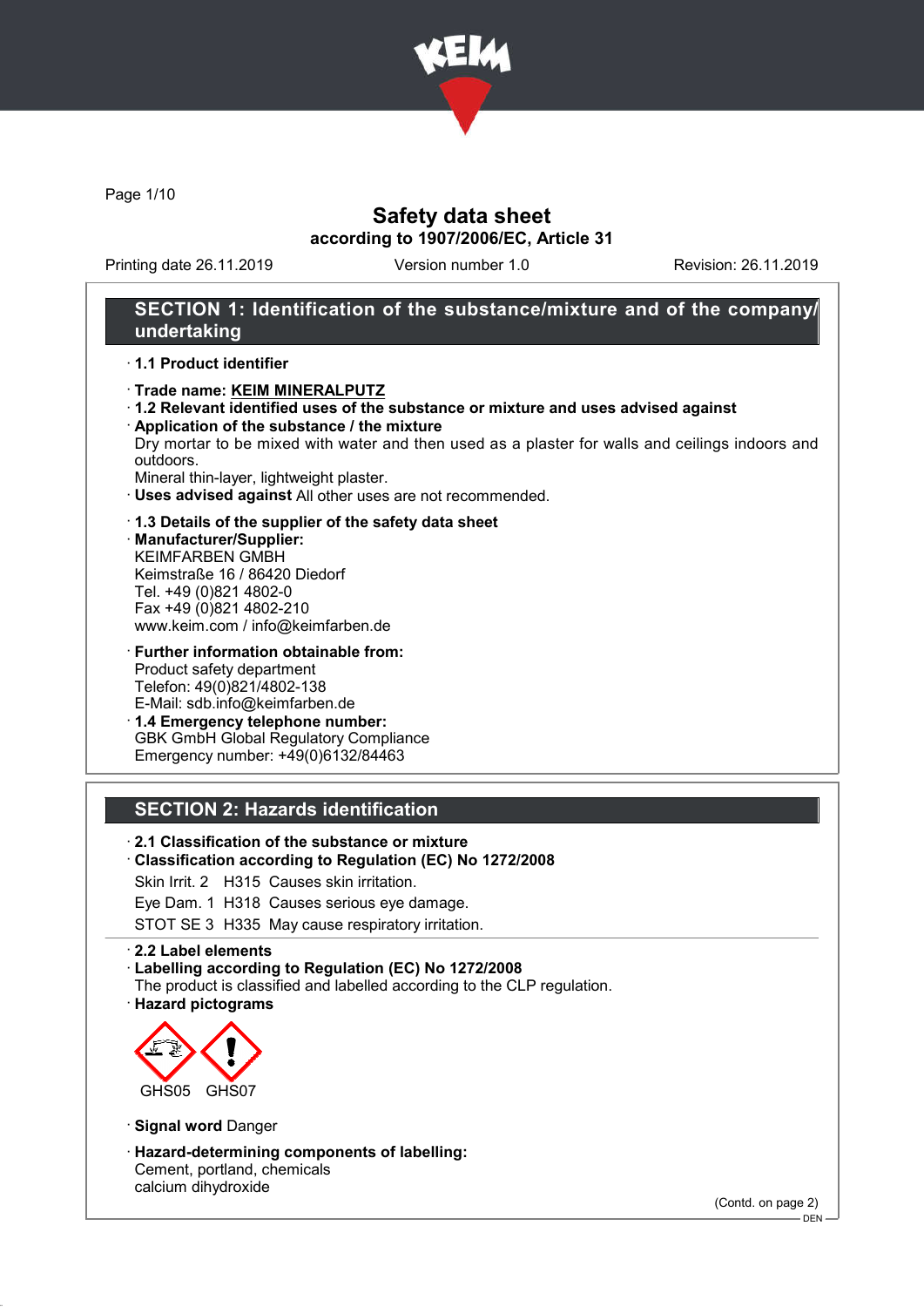

Page 2/10

# Safety data sheet according to 1907/2006/EC, Article 31

Printing date 26.11.2019 Version number 1.0 Revision: 26.11.2019

#### Trade name: KEIM MINERALPUTZ

|                              | (Contd. of page 1)                                                                               |
|------------------------------|--------------------------------------------------------------------------------------------------|
| $\cdot$ Hazard statements    |                                                                                                  |
| H315 Causes skin irritation. |                                                                                                  |
|                              | H318 Causes serious eye damage.                                                                  |
|                              | H335 May cause respiratory irritation.                                                           |
| · Precautionary statements   |                                                                                                  |
| P280                         | Wear protective gloves/protective clothing/eye protection/face protection.                       |
| P261 <b>P26</b>              | Avoid breathing dust.                                                                            |
| P271 and the P271            | Use only outdoors or in a well-ventilated area.                                                  |
|                              | P305+P351+P338 IF IN EYES: Rinse cautiously with water for several minutes. Remove contact       |
|                              | lenses, if present and easy to do. Continue rinsing.                                             |
| P315                         | Get immediate medical advice/attention.                                                          |
| P304+P340                    | IF INHALED: Remove person to fresh air and keep comfortable for breathing.                       |
| P302+P352                    | IF ON SKIN: Wash with plenty of soap and water.                                                  |
| P362                         | Take off contaminated clothing.                                                                  |
| P332+P313                    | If skin irritation occurs: Get medical advice/attention.                                         |
| 2.3 Other hazards            |                                                                                                  |
|                              | This Product contains cement. Cement produces an alkaline reaction with moisture or water. Avoid |
|                              | contact with eyes and prolonged skin contact.                                                    |
|                              | · Results of PBT and vPvB assessment                                                             |
| · PBT: Not applicable        |                                                                                                  |
| $\cdot$ vPvB: Not applicable |                                                                                                  |
|                              |                                                                                                  |

# SECTION 3: Composition/information on ingredients

<sup>·</sup> Description: Portland-cement, calcium dihydroxide, aggregates and additives

|  | · Dangerous components: |
|--|-------------------------|
|--|-------------------------|

| CAS: 65997-15-1                                                                           | Cement, portland, chemicals                                          | $≥10-≤20%$  |  |
|-------------------------------------------------------------------------------------------|----------------------------------------------------------------------|-------------|--|
| EINECS: 266-043-4                                                                         | Eye Dam. 1, H318; $\Diamond$ Skin Irrit. 2, H315; STOT<br>SE 3, H335 |             |  |
| CAS: 1305-62-0                                                                            | calcium dihydroxide                                                  | $≥3 - <10%$ |  |
| EINECS: 215-137-3                                                                         | Eye Dam. 1, H318; $\Diamond$ Skin Irrit. 2, H315; STOT               |             |  |
| Reg.nr.: 01-2119475151-45-XXXX SE 3, H335                                                 |                                                                      |             |  |
| Additional information: For the wording of the listed hazard phrases refer to section 16. |                                                                      |             |  |

### SECTION 4: First aid measures

#### · 4.1 Description of first aid measures

- · General information: When seeing the doctor we suggest to present this safety data sheet.
- · After inhalation: Supply fresh air; consult doctor in case of complaints.
- · After skin contact:

Immediately wash with water and soap and rinse thoroughly.

Do not use solvents or thinners.

If skin irritation continues, consult a doctor.

(Contd. on page 3)

<sup>·</sup> 3.2 Mixtures

 $-$  DEN  $-$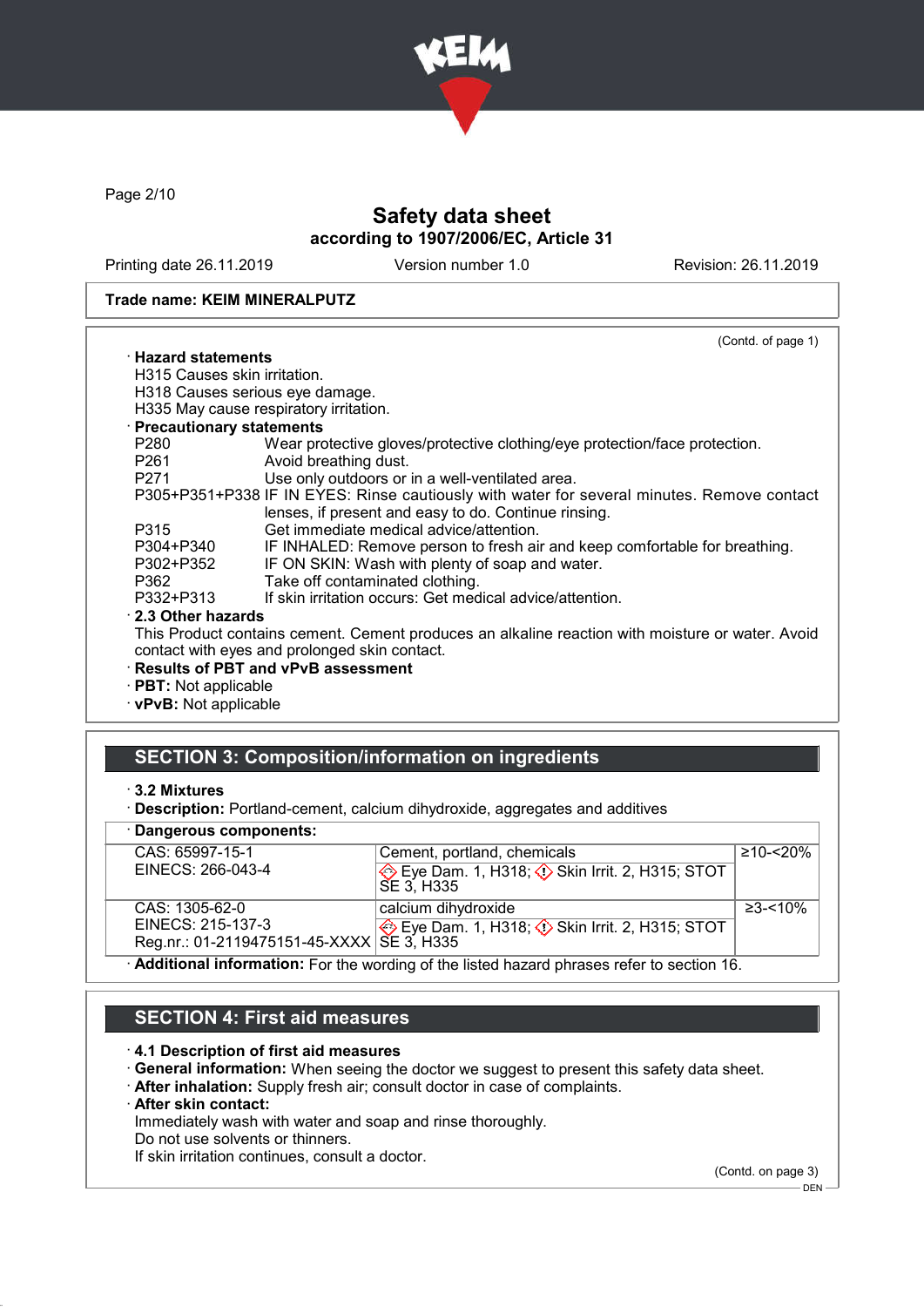

Page 3/10

## Safety data sheet according to 1907/2006/EC, Article 31

Printing date 26.11.2019 Version number 1.0 Revision: 26.11.2019

#### Trade name: KEIM MINERALPUTZ

· After eye contact:

(Contd. of page 2)

– DEN -

- Rinse opened eye for several minutes under running water. Then consult a doctor.
- · After swallowing:
- Rinse mouth and throat well with water.
- Do not induce vomiting; call for medical help immediately.
- · 4.2 Most important symptoms and effects, both acute and delayed No further relevant information available.
- · 4.3 Indication of any immediate medical attention and special treatment needed
- No further relevant information available.

### SECTION 5: Firefighting measures

- · 5.1 Extinguishing media
- · Suitable extinguishing agents:
- Product itself does not burn. Co-ordinate fire-fighting measures to the fire surroundings.
- · 5.2 Special hazards arising from the substance or mixture
- No further relevant information available.
- · 5.3 Advice for firefighters
- · Specila protective equipment: Wear self-contained respiratory protective device.
- · Additional information

Dispose of fire debris and contaminated fire fighting water in accordance with official regulations. In case of fire do not breathe smoke, fumes and vapours.

# SECTION 6: Accidental release measures

| $\cdot$ 6.1 Personal precautions, protective equipment and emergency procedures<br>Avoid contact with skin and eyes. |                    |
|----------------------------------------------------------------------------------------------------------------------|--------------------|
| Avoid formation of dust.                                                                                             |                    |
| Use respiratory protective device against the effects of fumes/dust/aerosol.                                         |                    |
| Respect the protection rules (see section 7 a. 8).                                                                   |                    |
| Product forms slippery surface when combined with water.                                                             |                    |
| 6.2 Environmental precautions:                                                                                       |                    |
| Do not allow product to reach soil, sewage system or any water course.                                               |                    |
| Follow local governmental rules and regulations.                                                                     |                    |
| 6.3 Methods and material for containment and cleaning up:                                                            |                    |
| Close drainages (risk of blocking)                                                                                   |                    |
| Danger of slipping!                                                                                                  |                    |
| Avoid formation of dust.                                                                                             |                    |
| Ensure adequate ventilation.                                                                                         |                    |
| Pick up mechanically.                                                                                                |                    |
| Dispose of the material collected according to regulations.                                                          |                    |
| Clear contaminated areas thoroughly.                                                                                 |                    |
| 6.4 Reference to other sections                                                                                      |                    |
| See Section 7 for information on safe handling.                                                                      |                    |
| See Section 8 for information on personal protection equipment.                                                      |                    |
|                                                                                                                      | (Contd. on page 4) |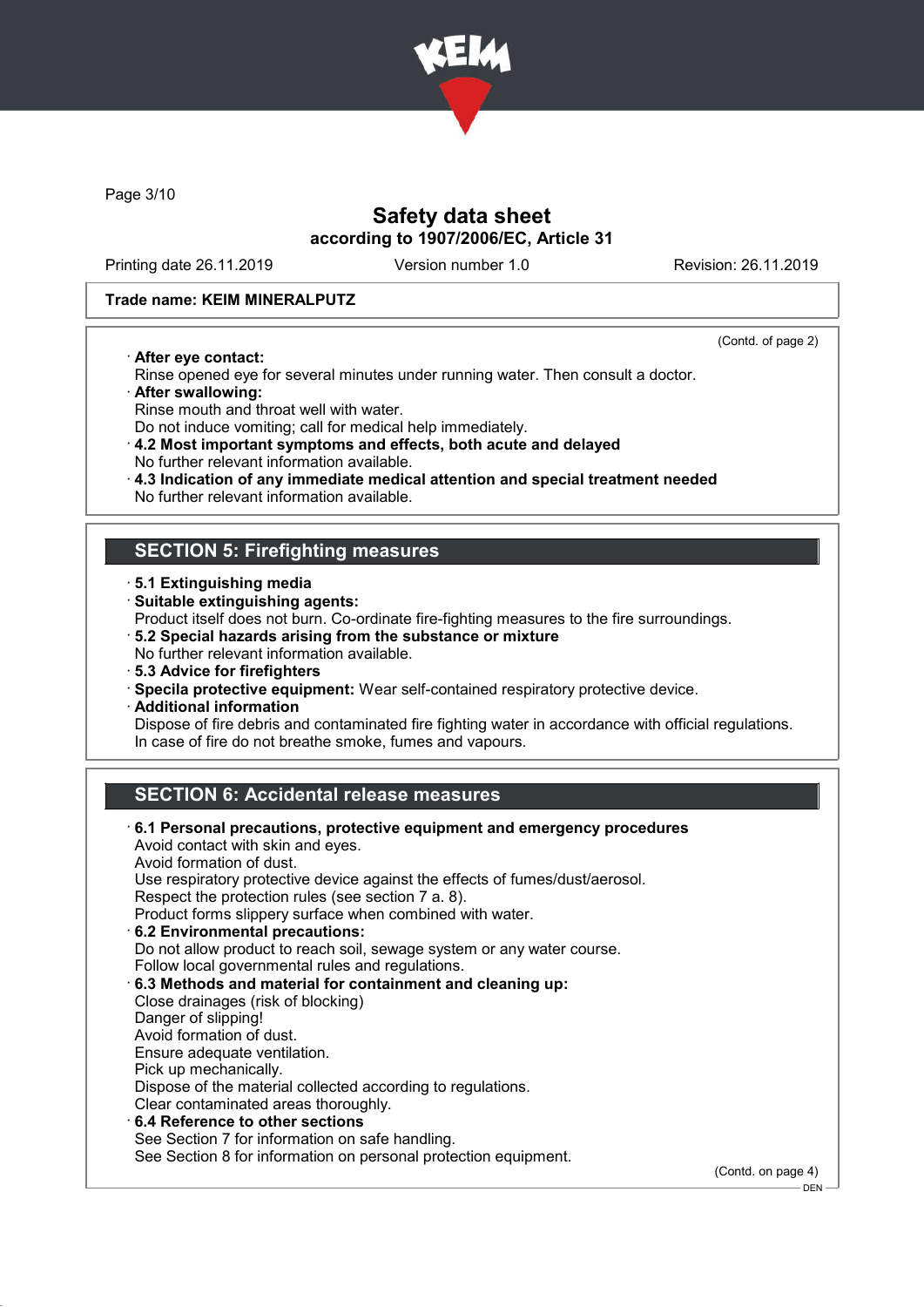

Page 4/10

## Safety data sheet according to 1907/2006/EC, Article 31

Printing date 26.11.2019 Version number 1.0 Revision: 26.11.2019

(Contd. of page 3)

#### Trade name: KEIM MINERALPUTZ

See Section 13 for disposal information.

### SECTION 7: Handling and storage

· 7.1 Precautions for safe handling Avoid contact with skin and eyes. Keep receptacles tightly sealed. Prevent formation of dust. Ensure good ventilation/exhaustion at the workplace. Any unavoidable deposit of dust must be regularly removed. See item 8 (8.2) for information about suitable protective equipment and technical precautions. Respect the protection rules. · Information about fire - and explosion protection: The product is not flammable. No special measures required. · 7.2 Conditions for safe storage, including any incompatibilities · Storage: · Requirements to be met by storerooms and receptacles: Keep in the original containers in a cool and dry place. Store only in unopened original receptacles. · Information about storage in one common storage facility: Do not store together with acids. · Further information about storage conditions: Store in dry conditions. Protect from humidity and water. Avoid dust formations and deposits. Keep container tightly sealed. Protect from heat and direct sunlight. · Storage class: 13 · 7.3 Specific end use(s) No further relevant information available.

## SECTION 8: Exposure controls/personal protection

| 8.1 Control parameters                                                    |                    |
|---------------------------------------------------------------------------|--------------------|
| · Ingredients with limit values that require monitoring at the workplace: |                    |
| 65997-15-1 Cement, portland, chemicals                                    |                    |
| AGW (Germany) Long-term value: 5 E mg/m <sup>3</sup><br><b>DFG</b>        |                    |
| 1305-62-0 calcium dihydroxide                                             |                    |
| AGW (Germany) Long-term value: 1E mg/m <sup>3</sup><br>2(I); Y, EU, DFG   |                    |
| $\cdot$ DNELs                                                             |                    |
| 1305-62-0 calcium dihydroxide                                             |                    |
| Inhalative   Acute - local effects<br>4 mg/m <sup>3</sup> (worker)        |                    |
|                                                                           | (Contd. on page 5) |

DEN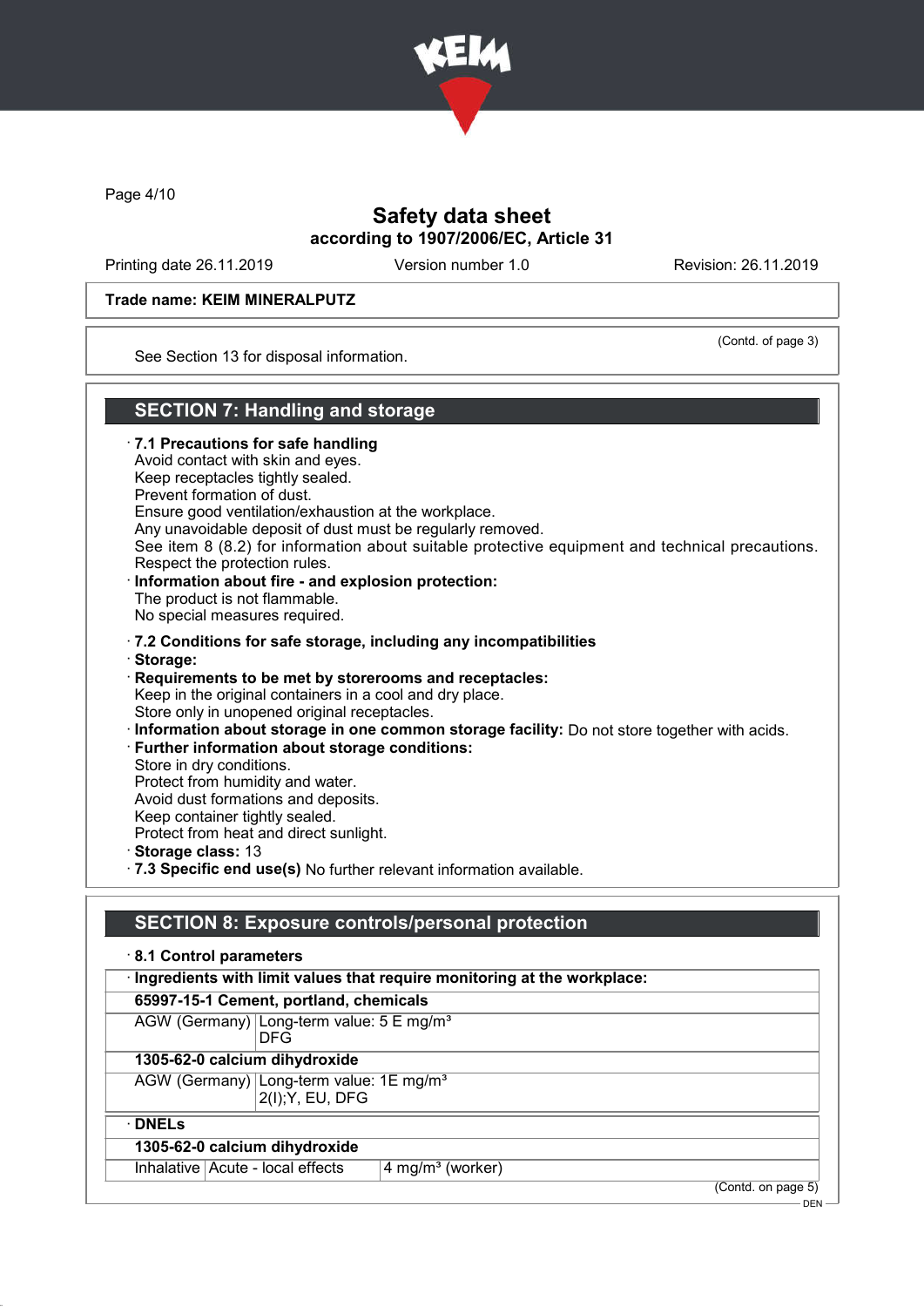

Page 5/10

# Safety data sheet according to 1907/2006/EC, Article 31

Printing date 26.11.2019 Version number 1.0 Revision: 26.11.2019

### Trade name: KEIM MINERALPUTZ

| Acute - local effects<br>Long-term - local effects $1$ mg/m <sup>3</sup> (worker)<br>Long-term - local effects $1$ mg/m <sup>3</sup> (consumer)<br>1305-62-0 calcium dihydroxide<br>Aquatic compartment - freshwater<br>0.49 mg/l (freshwater)<br>Aquatic compartment - marine water<br>0.32 mg/l (marine water)<br>Terrestrial compartment - soil<br>1,080 mg/kg dw (soil)<br>Sewage treatment plant<br>3 mg/l (sewage sludge)<br>Additional information: The lists valid during the making were used as basis.<br>8.2 Exposure controls<br>· Personal protective equipment:<br><b>General protective and hygienic measures:</b><br>Vacuum clean contaminated clothing. Do not blow or brush off contamination.<br>Avoid contact with the eyes and skin.<br>Do not inhale dust / smoke / mist.<br>Wash hands before breaks and at the end of work.<br>Immediately remove all soiled and contaminated clothing.<br><b>Respiratory protection:</b><br>In a dusty environment wear suitable facemask.<br>· Protection of hands:<br>Protective gloves<br>Alkaline resistant gloves<br><b>Material of gloves</b><br>suitable material e.g.:<br>Nitrile impregnated cotton-gloves<br>Recommended thickness of the material: $\geq 0.8$ mm<br>The selection of the suitable gloves does not only depend on the material, but also on further marks<br>of quality and varies from manufacturer to manufacturer. As the product is a preparation of several<br>substances, the resistance of the glove material can not be calculated in advance and has therefore<br>to be checked prior to the application.<br>Penetration time of glove material<br>Value for the permeation: level $\geq 6$ (480 min)<br>The determined penetration times according to EN 16523-1:2015 are not performed under practical<br>conditions. Therefore a maximum wearing time, which corresponds to 50% of the penetration time,<br>is recommended.<br>The exact break trough time has to be found out by the manufacturer of the protective gloves and<br>has to be observed.<br>Eye protection: |              | (Contd. of page 4)             |
|--------------------------------------------------------------------------------------------------------------------------------------------------------------------------------------------------------------------------------------------------------------------------------------------------------------------------------------------------------------------------------------------------------------------------------------------------------------------------------------------------------------------------------------------------------------------------------------------------------------------------------------------------------------------------------------------------------------------------------------------------------------------------------------------------------------------------------------------------------------------------------------------------------------------------------------------------------------------------------------------------------------------------------------------------------------------------------------------------------------------------------------------------------------------------------------------------------------------------------------------------------------------------------------------------------------------------------------------------------------------------------------------------------------------------------------------------------------------------------------------------------------------------------------------------------------------------------------------------------------------------------------------------------------------------------------------------------------------------------------------------------------------------------------------------------------------------------------------------------------------------------------------------------------------------------------------------------------------------------------------------------------------------------------------------------------------------|--------------|--------------------------------|
|                                                                                                                                                                                                                                                                                                                                                                                                                                                                                                                                                                                                                                                                                                                                                                                                                                                                                                                                                                                                                                                                                                                                                                                                                                                                                                                                                                                                                                                                                                                                                                                                                                                                                                                                                                                                                                                                                                                                                                                                                                                                          |              | 4 mg/m <sup>3</sup> (consumer) |
|                                                                                                                                                                                                                                                                                                                                                                                                                                                                                                                                                                                                                                                                                                                                                                                                                                                                                                                                                                                                                                                                                                                                                                                                                                                                                                                                                                                                                                                                                                                                                                                                                                                                                                                                                                                                                                                                                                                                                                                                                                                                          |              |                                |
|                                                                                                                                                                                                                                                                                                                                                                                                                                                                                                                                                                                                                                                                                                                                                                                                                                                                                                                                                                                                                                                                                                                                                                                                                                                                                                                                                                                                                                                                                                                                                                                                                                                                                                                                                                                                                                                                                                                                                                                                                                                                          |              |                                |
|                                                                                                                                                                                                                                                                                                                                                                                                                                                                                                                                                                                                                                                                                                                                                                                                                                                                                                                                                                                                                                                                                                                                                                                                                                                                                                                                                                                                                                                                                                                                                                                                                                                                                                                                                                                                                                                                                                                                                                                                                                                                          | · PNECs      |                                |
|                                                                                                                                                                                                                                                                                                                                                                                                                                                                                                                                                                                                                                                                                                                                                                                                                                                                                                                                                                                                                                                                                                                                                                                                                                                                                                                                                                                                                                                                                                                                                                                                                                                                                                                                                                                                                                                                                                                                                                                                                                                                          |              |                                |
|                                                                                                                                                                                                                                                                                                                                                                                                                                                                                                                                                                                                                                                                                                                                                                                                                                                                                                                                                                                                                                                                                                                                                                                                                                                                                                                                                                                                                                                                                                                                                                                                                                                                                                                                                                                                                                                                                                                                                                                                                                                                          |              |                                |
|                                                                                                                                                                                                                                                                                                                                                                                                                                                                                                                                                                                                                                                                                                                                                                                                                                                                                                                                                                                                                                                                                                                                                                                                                                                                                                                                                                                                                                                                                                                                                                                                                                                                                                                                                                                                                                                                                                                                                                                                                                                                          |              |                                |
|                                                                                                                                                                                                                                                                                                                                                                                                                                                                                                                                                                                                                                                                                                                                                                                                                                                                                                                                                                                                                                                                                                                                                                                                                                                                                                                                                                                                                                                                                                                                                                                                                                                                                                                                                                                                                                                                                                                                                                                                                                                                          |              |                                |
|                                                                                                                                                                                                                                                                                                                                                                                                                                                                                                                                                                                                                                                                                                                                                                                                                                                                                                                                                                                                                                                                                                                                                                                                                                                                                                                                                                                                                                                                                                                                                                                                                                                                                                                                                                                                                                                                                                                                                                                                                                                                          |              |                                |
|                                                                                                                                                                                                                                                                                                                                                                                                                                                                                                                                                                                                                                                                                                                                                                                                                                                                                                                                                                                                                                                                                                                                                                                                                                                                                                                                                                                                                                                                                                                                                                                                                                                                                                                                                                                                                                                                                                                                                                                                                                                                          |              |                                |
| In a dusty environment wear protective goggles.<br>Tightly sealed goggles<br><b>Body protection:</b><br>Protective work clothing                                                                                                                                                                                                                                                                                                                                                                                                                                                                                                                                                                                                                                                                                                                                                                                                                                                                                                                                                                                                                                                                                                                                                                                                                                                                                                                                                                                                                                                                                                                                                                                                                                                                                                                                                                                                                                                                                                                                         | Filter: FFP2 |                                |
|                                                                                                                                                                                                                                                                                                                                                                                                                                                                                                                                                                                                                                                                                                                                                                                                                                                                                                                                                                                                                                                                                                                                                                                                                                                                                                                                                                                                                                                                                                                                                                                                                                                                                                                                                                                                                                                                                                                                                                                                                                                                          |              | (Contd. on page 6)             |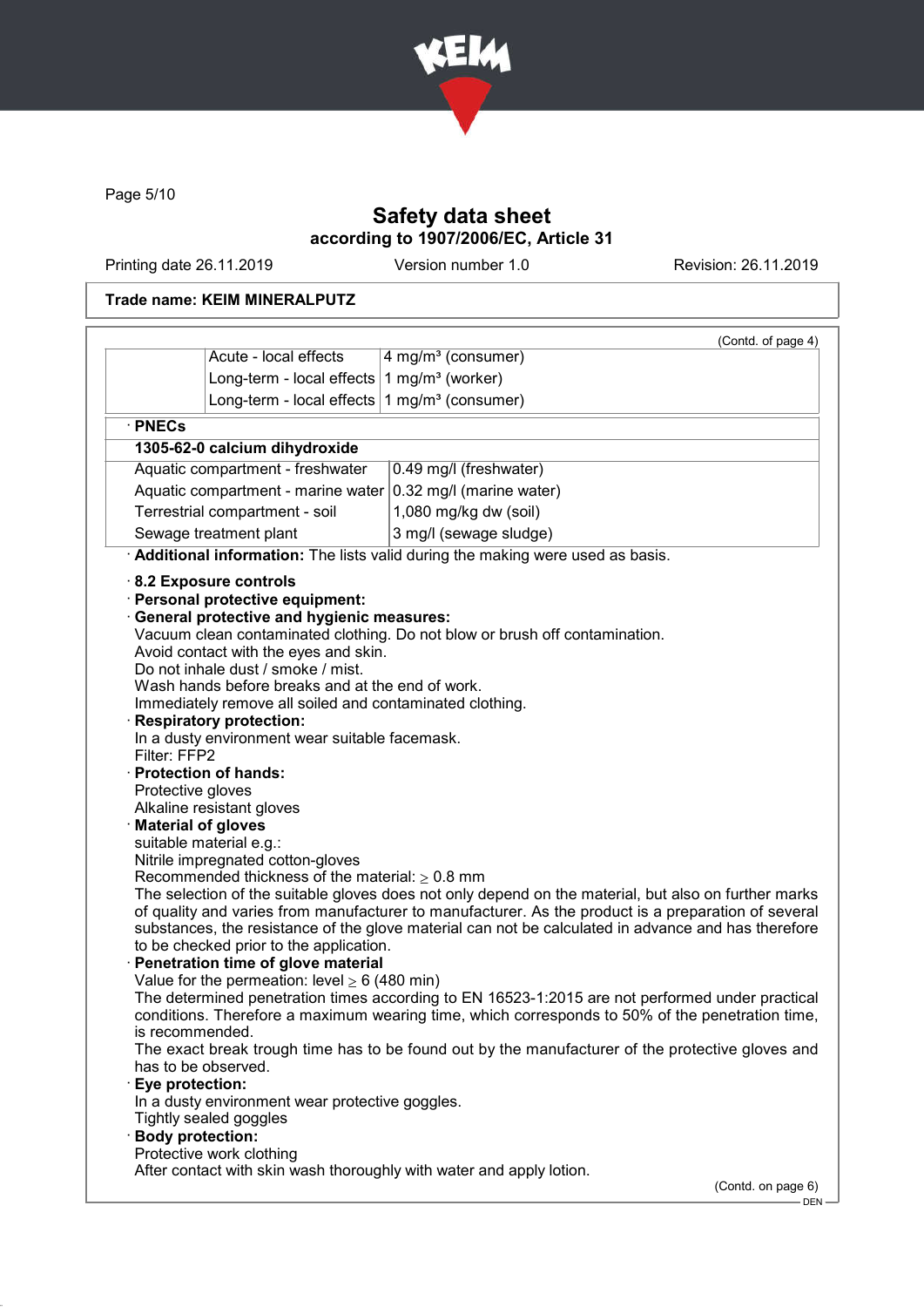

Page 6/10

# Safety data sheet according to 1907/2006/EC, Article 31

Printing date 26.11.2019 Version number 1.0 Revision: 26.11.2019

### Trade name: KEIM MINERALPUTZ

(Contd. of page 5) · Limitation and supervision of exposure into the environment See Section 12 and 6.2

| <b>SECTION 9: Physical and chemical properties</b>                                                                            |                                                                                                              |
|-------------------------------------------------------------------------------------------------------------------------------|--------------------------------------------------------------------------------------------------------------|
| 9.1 Information on basic physical and chemical properties<br>$\cdot$ General Information<br>Appearance:                       |                                                                                                              |
| Form:<br>Colour:<br>Odour:<br><b>Odour threshold:</b>                                                                         | Powder<br>According to product specification<br>Characteristic<br>Not determined                             |
| pH-value:                                                                                                                     | $11.5 - 13.5*$<br>mixed with water                                                                           |
| <b>Change in condition</b><br><b>Melting point/freezing point:</b><br>Initial boiling point and boiling range: Not determined | Not determined                                                                                               |
| · Flash point:                                                                                                                | Not applicable                                                                                               |
| · Flammability (solid, gas):                                                                                                  | Not applicable                                                                                               |
| · Ignition temperature:                                                                                                       | Not determined                                                                                               |
| · Decomposition temperature:                                                                                                  | Not determined                                                                                               |
| Auto-ignition temperature:                                                                                                    | Product is not selfigniting.                                                                                 |
| <b>Explosive properties:</b>                                                                                                  | Product does not present an explosion hazard.                                                                |
| <b>Explosion limits:</b><br>Lower:<br>Upper:<br>Oxidising properties:                                                         | Not applicable<br>Not applicable<br>Not applicable                                                           |
| · Vapour pressure:                                                                                                            | Not applicable.                                                                                              |
| · Density at 20 °C:<br>· Relative density<br>· Vapour density<br><b>Evaporation rate</b>                                      | $1.1 - 1.6*$ g/cm <sup>3</sup><br><b>Bulk density</b><br>Not determined<br>Not applicable.<br>Not applicable |
| Solubility in / Miscibility with<br>water at 20 °C:                                                                           | < 2 g/l $(Ca(OH)2)$<br>Miscible                                                                              |
| · Partition coefficient: n-octanol/water:                                                                                     | Not applicable                                                                                               |
| · Viscosity:<br>Dynamic:                                                                                                      | Not applicable                                                                                               |
|                                                                                                                               | (Contd. on page 7)<br>$-DEN-$                                                                                |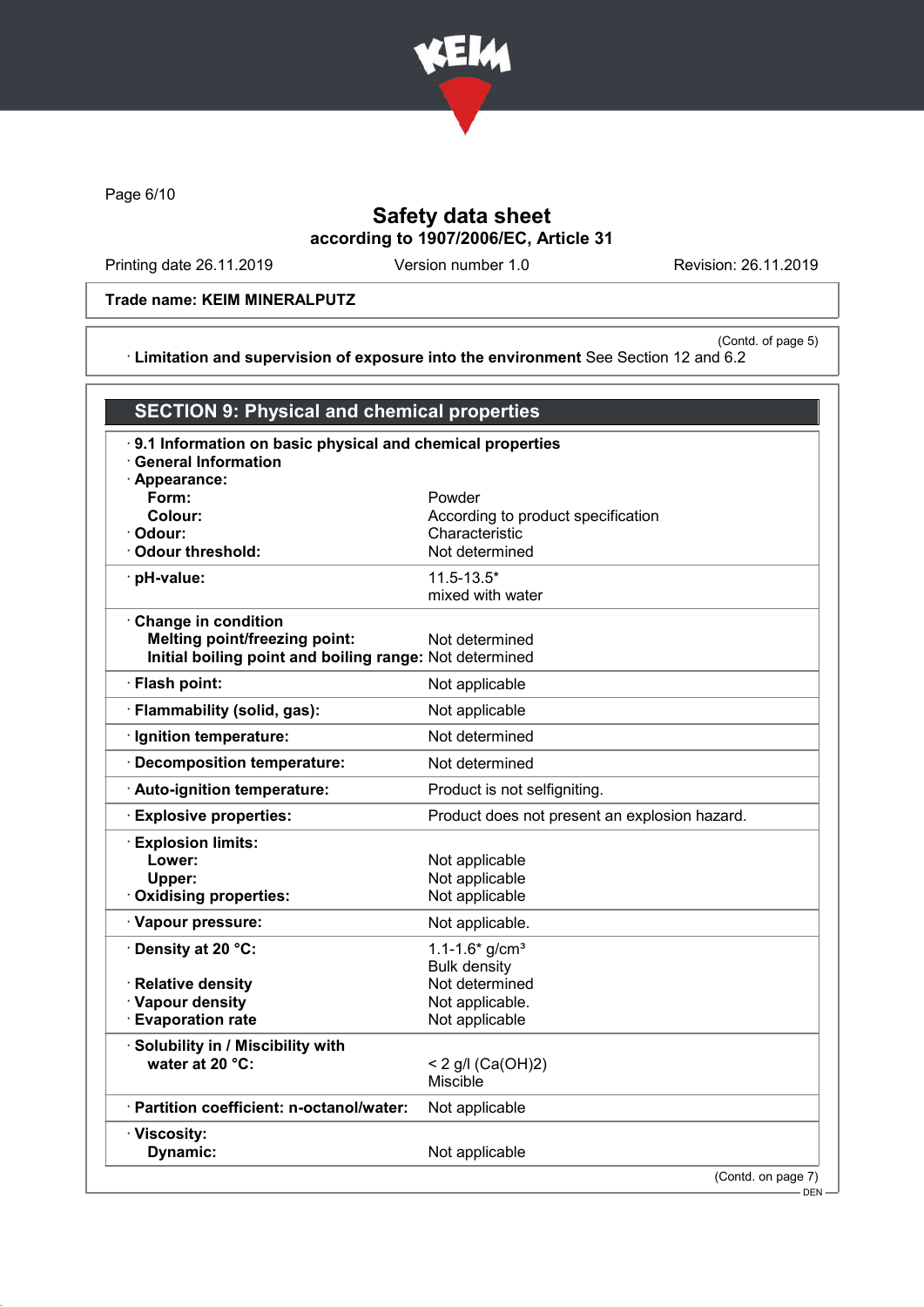

Page 7/10

# Safety data sheet according to 1907/2006/EC, Article 31

Printing date 26.11.2019 Version number 1.0 Revision: 26.11.2019

(Contd. of page 6)

#### Trade name: KEIM MINERALPUTZ

Kinematic: <br>B.2 Other information **Access 1986** Mot applicable **Research Access** 3

\* The values are for freshly produced material and may change with the time.

### SECTION 10: Stability and reactivity

- · 10.1 Reactivity No further relevant information available.
- · 10.2 Chemical stability Stable under normal conditions of storage and use.
- · Thermal decomposition / conditions to be avoided:
- Stable at environment temperature.
- No decomposition if used and stored according to specifications.
- · 10.3 Possibility of hazardous reactions No dangerous reactions known.
- · 10.4 Conditions to avoid Humidity
- · 10.5 Incompatible materials: Acids
- · 10.6 Hazardous decomposition products:

No hazardous decomposition products if stored and handled as prescribed.

### SECTION 11: Toxicological information

· 11.1 Information on toxicological effects

· Acute toxicity Based on available data, the classification criteria are not met.

#### · LD/LC50 values relevant for classification:

#### 1305-62-0 calcium dihydroxide

Oral LD50 >2,000 mg/kg (rat) (OECD 425)

Dermal LD50 >2,500 mg/kg (rabbit) (OECD 402)

Primary irritant effect:

### Skin corrosion/irritation

- Causes skin irritation.
- · Serious eye damage/irritation
- Causes serious eye damage.
- · during inhalation: Irritating to respiratory system.
- · during swallowing: Irritant effect possible
- **Respiratory or skin sensitisation**
- Product is reduced in chromate. Within the indicated storage time sensitization is not expected.
- Other information (about experimental toxicology):
- Experimental analysis are not available.

The product was not tested. The statements on toxicology have been derived from the properties of the individual components.

- · CMR effects (carcinogenity, mutagenicity and toxicity for reproduction) Not applicable
- Germ cell mutagenicity Based on available data, the classification criteria are not met.
- · Carcinogenicity Based on available data, the classification criteria are not met.
- · Reproductive toxicity Based on available data, the classification criteria are not met.
- · STOT-single exposure
- May cause respiratory irritation.

(Contd. on page 8)

DEN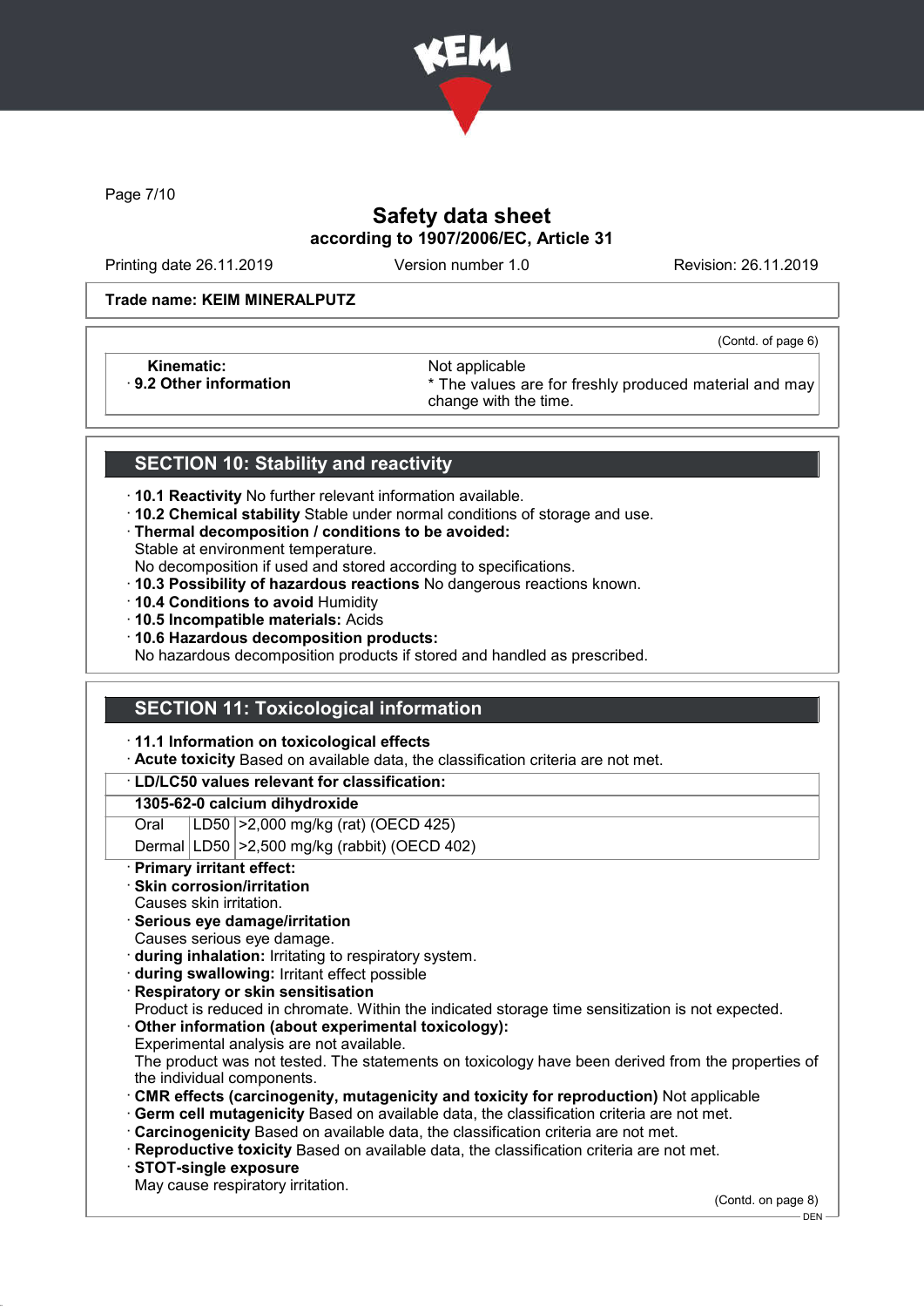

Page 8/10

# Safety data sheet according to 1907/2006/EC, Article 31

Printing date 26.11.2019 Version number 1.0 Revision: 26.11.2019

### Trade name: KEIM MINERALPUTZ

(Contd. of page 7)

· STOT-repeated exposure Based on available data, the classification criteria are not met. · Aspiration hazard Based on available data, the classification criteria are not met.

| 1305-62-0 calcium dihydroxide<br>48 mg/l (algae) (72h)<br>32 mg/l (invertebrate marine organisms) (14d)<br>EC10/LC10 oder NOEC 2,000 mg/kg (Soil macro-organisms)                                                                                                                                                                                                                                                                                                                                                                                                                                                            |  |  |
|------------------------------------------------------------------------------------------------------------------------------------------------------------------------------------------------------------------------------------------------------------------------------------------------------------------------------------------------------------------------------------------------------------------------------------------------------------------------------------------------------------------------------------------------------------------------------------------------------------------------------|--|--|
|                                                                                                                                                                                                                                                                                                                                                                                                                                                                                                                                                                                                                              |  |  |
|                                                                                                                                                                                                                                                                                                                                                                                                                                                                                                                                                                                                                              |  |  |
|                                                                                                                                                                                                                                                                                                                                                                                                                                                                                                                                                                                                                              |  |  |
|                                                                                                                                                                                                                                                                                                                                                                                                                                                                                                                                                                                                                              |  |  |
|                                                                                                                                                                                                                                                                                                                                                                                                                                                                                                                                                                                                                              |  |  |
| 12,000 mg/kg (soil microorganisms)                                                                                                                                                                                                                                                                                                                                                                                                                                                                                                                                                                                           |  |  |
| 1,080 mg/kg (sewage sludge) (21d)                                                                                                                                                                                                                                                                                                                                                                                                                                                                                                                                                                                            |  |  |
| 49.1 mg/l (freshwater invertebrate organisms)                                                                                                                                                                                                                                                                                                                                                                                                                                                                                                                                                                                |  |  |
| 184.57 mg/l (freshwater alga)                                                                                                                                                                                                                                                                                                                                                                                                                                                                                                                                                                                                |  |  |
| 457 mg/l (marine fish)                                                                                                                                                                                                                                                                                                                                                                                                                                                                                                                                                                                                       |  |  |
| 50.6 mg/l (freshwater fish)                                                                                                                                                                                                                                                                                                                                                                                                                                                                                                                                                                                                  |  |  |
| 158 mg/l (invertebrate marine organisms)                                                                                                                                                                                                                                                                                                                                                                                                                                                                                                                                                                                     |  |  |
| Other information: Elimination from the water by means of sedimentation.<br>· Additional ecological information:<br>· AOX-indication:<br>Due to the substance of content which do not include organic jointed halogens, the product can not<br>take influence on the AOX-load of the waste water.<br>· General notes:<br>At present there are no ecotoxicological assessments.<br>Do not allow product to reach ground water, water course or sewage system.<br>Water hazard class 1 (German Regulation) (Self-assessment): slightly hazardous for water<br>12.5 Results of PBT and vPvB assessment<br>· PBT: Not applicable |  |  |
| . 12.6 Other adverse effects No further relevant information available.<br><b>SECTION 13: Disposal considerations</b>                                                                                                                                                                                                                                                                                                                                                                                                                                                                                                        |  |  |
| · 12.2 Persistence and degradability No further relevant information available.<br>· 12.3 Bioaccumulative potential No further relevant information available.<br>. 12.4 Mobility in soil No further relevant information available.                                                                                                                                                                                                                                                                                                                                                                                         |  |  |

Disposal must be made according to official regulations.

Must not be disposed with household garbage. Do not allow product to reach sewage system.

Unused remainders of the product should be regarded as hazardous waste.

(Contd. on page 9)

– DEN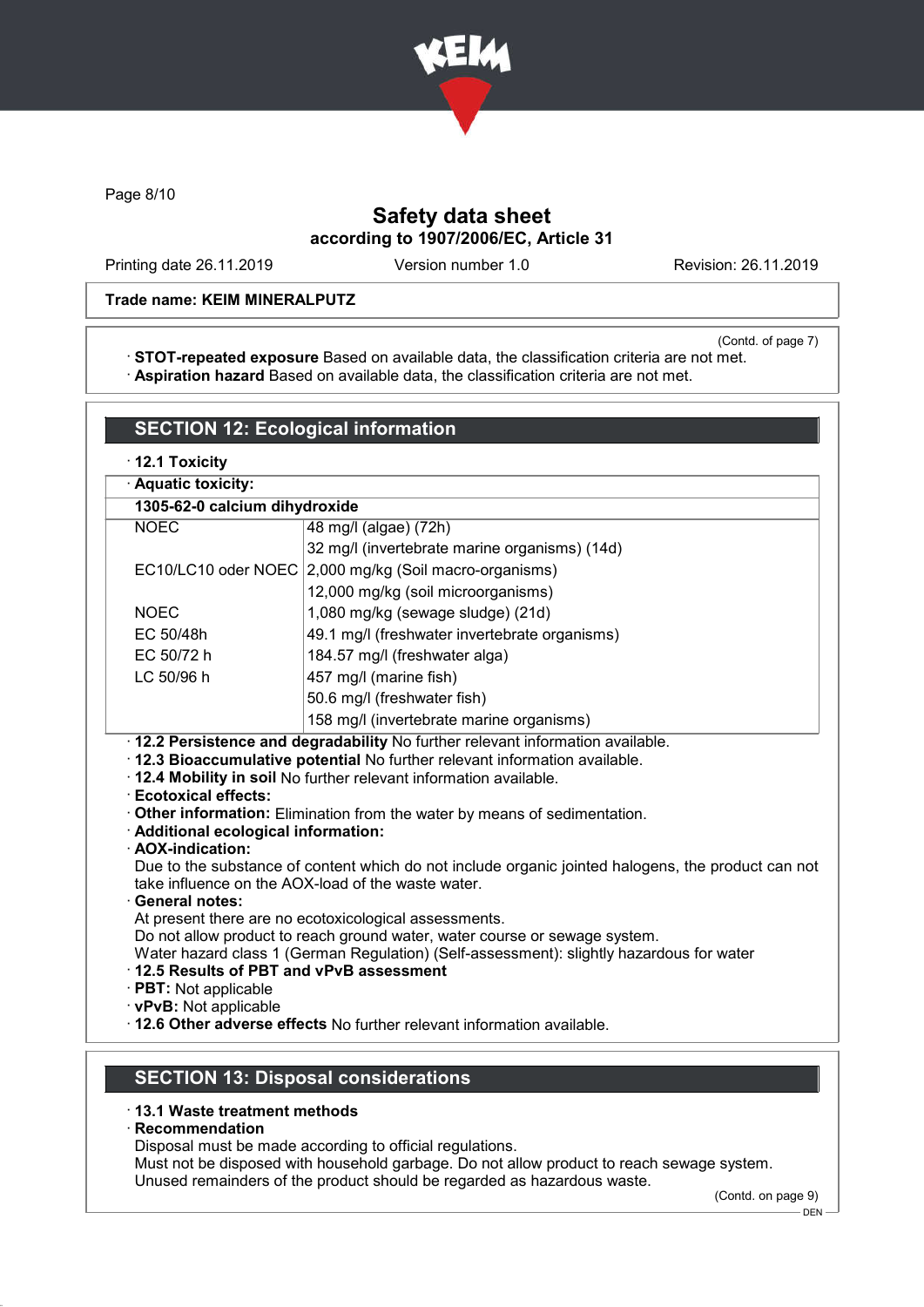

Page 9/10

# Safety data sheet according to 1907/2006/EC, Article 31

Printing date 26.11.2019 Version number 1.0 Revision: 26.11.2019

#### Trade name: KEIM MINERALPUTZ

(Contd. of page 8)

Recommendation for non-reusable residues: Mix with water and allow to harden. Allow wet product and product sludge to harden and do not allow to get into drains or waterways.

· European waste catalogue

17 01 01 | concrete

· Uncleaned packaging:

· Recommendation:

Non contaminated packagings may be recycled.

Disposal must be made according to official regulations.

· Recommended cleansing agents: Water, if necessary with cleansing agents.

| <b>SECTION 14: Transport information</b>                                   |                                                               |
|----------------------------------------------------------------------------|---------------------------------------------------------------|
| $\cdot$ 14.1 UN-Number<br>· ADR, IMDG, IATA                                | Void                                                          |
| 14.2 UN proper shipping name<br>· ADR, IMDG, IATA                          | Void                                                          |
| 14.3 Transport hazard class(es)                                            |                                                               |
| · ADR, IMDG, IATA<br>· Class                                               | Void                                                          |
| 14.4 Packing group<br>· ADR, IMDG, IATA                                    | Void                                                          |
| 14.5 Environmental hazards:<br>· Marine pollutant:                         | No.                                                           |
| 14.6 Special precautions for user                                          | Not applicable                                                |
| 14.7 Transport in bulk according to Annex II<br>of Marpol and the IBC Code | Not applicable                                                |
| · Transport/Additional information:                                        | No dangerous good in sense of these transport<br>regulations. |
| · UN "Model Regulation":                                                   | Void                                                          |

# SECTION 15: Regulatory information

- · 15.1 Safety, health and environmental regulations/legislation specific for the substance or mixture
- · Labelling according to Regulation (EC) No 1272/2008

For information on labelling please refer to section 2 of this document.

#### · Directive 2012/18/EU

· Named dangerous substances - ANNEX I None of the ingredients is listed.

(Contd. on page 10) DEN